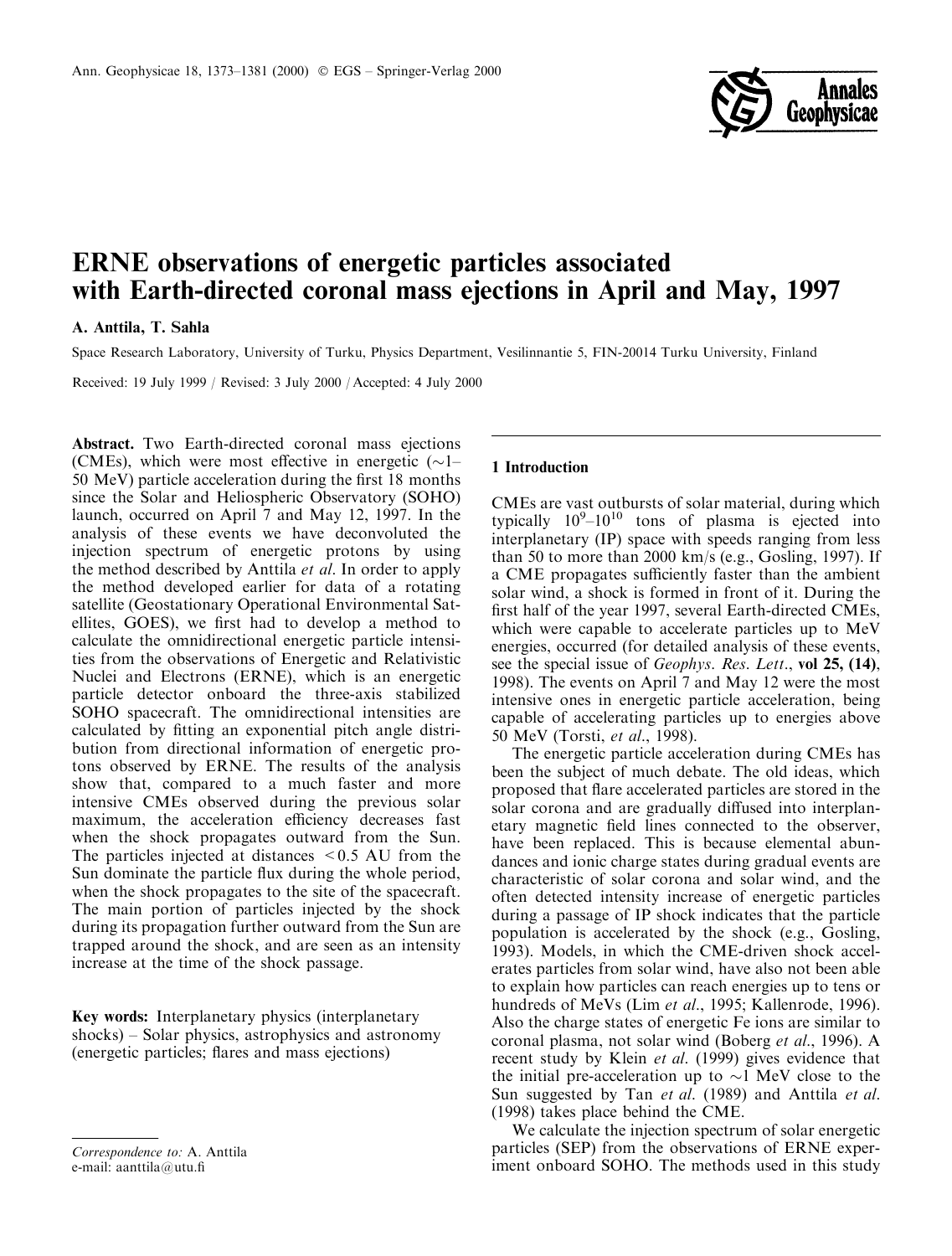are a previously developed deconvolution method (Anttila et al., 1998) and a new method to calculate the omnidirectional intensities of SEPs from the intensity and anisotropy observations of a three-axis stabilized spacecraft.

#### 2 The instrument

ERNE consists of two energetic particle telescopes, both of which detect energetic ions in the elemental range  $Z = 1 - 30$ . The energy range of protons for Low Energy Detector (LED) is 1.6–13 MeV and for High Energy Detector (HED) 12-100 MeV. A complete description of ERNE is given by Torsti et al. (1995).

LED is a two-layer silicon detector. The upper layer consists of seven different circular windows, D11-D17, with a common lower layer D2. The central window D17 is parallel with D2 and the others are tilted by  $16^{\circ}$ from it into directions separated by  $60^{\circ}$  from the adjacent. The geometric factor of LED varies from  $0.26$  to  $0.915$  cm<sup>2</sup> sr depending on the particle energy.

HED consists of five layers of silicon detectors (S1x, S1y, S2x, S2y and D1), and two scintillators (D2 and D3) which are surrounded by an anticoincidence shield (AC). The structure is shown in Fig. 1. The uppermost layer, S1x, consists of two parallel single-sided  $33 \times 70$ mm<sup>2</sup> position sensitive silicon strip detectors side by side, with a 4 mm inactive area in between. Thus the total area of S1x is  $70 \times 70$  mm<sup>2</sup>, but it has a  $4 \times 70$  mm<sup>2</sup> inactive region in the middle. The second layer, S1y, has the same structure as S1x, but the strip directions in the two layers are perpendicular. Together S1x and S1y measure the coordinates where the particle penetrates the S1 plane, with an accuracy of 1 mm (the width of one strip). S2x and S2y form an equal pair 31 mm lower, and thus the particle trajectory can be determined from the measurements of these four detector layers with an accuracy of  $\sim$ 1°. This enables HED to show high accuracy in analysis of flux directionality. The geometric factor for HED is 36 cm<sup>2</sup> sr for 14 MeV protons. The view cone diminishes with the increase of



Fig. 1. The construction of ERNE/HED. For details see text

the proton energy, and the geometric factor for 100 MeV protons is  $25 \text{ cm}^2$  sr. The dependence of the geometric factor of HED on the energy spectrum and the three dimensional direction in the view cone has been compensated for in the analysis by determining the differential geometric acceptance as a function of particle direction and energy.

The directional information of magnetic field needed for this study is obtained from Magnetic Field Investigation (MFI) instrument onboard WIND spacecraft  $(http://lepmf.gsfc. nasa.gov/mf/yindmf.html)$ . The solar wind speed data is obtained from Charge, Element and Isotope Analysis System (CELIAS/MTOF) Proton Monitor onboard SOHO (http://umtof.umd.edu/pm).

## 3 The model

The intensity within HED view cone is measured in pitch angle bins (the size of which varies between 5° and 30° depending on statistics) around the magnetic field direction acquired from WIND/MFI. As the ERNE view cone is a  $120^{\circ}$  wide square pointed along the nominal direction of IMF, this method gives a 6–10 point pitch angle distribution. The spatial separation of the SOHO and WIND spacecraft is taken into account as a temporal difference by shifting the WIND/MFI measurement for the amount of time that it takes for the Parker magnetic field line in contact with WIND to move into contact with SOHO. The solar wind speed needed to determine the Parker field configuration is acquired from CELIAS measurement. The intensity of protons/  $\text{cm}^2$  sr s MeV) as the function of the pitch angle under assumption of isotropic scattering is of the form

$$
I(\theta) = b_0 \exp(b_1 \cos(\theta)) \tag{1}
$$

where  $I(\theta)$  is the intensity in protons/(cm<sup>2</sup> sr s MeV). Parameters  $b_0$  and  $b_1$  are determined by fitting the observed pitch angle distribution to this formula. The parameter  $b_0$  is the intensity perpendicular to the magnetic field, and  $b_1$  indicates the amount of anisotropy present in the flux. Thus the model is a simplification of the model presented by Beeck and Wibberenz (1986). The simplification is justified by Monte-Carlo simulations presented by Vainio (1998). The energy range for this fit was selected to be  $14.1-35.5$  MeV as a compromise between reasonable statistics and an energy range narrow enough.

Figure 2 shows six samples of pitch angle distributions through the May 12, 1997 event. The solid lines are fits based on Eq. 1. It can easily be seen that during periods like May 12, 9:44–9:59 UT, our fitting method works well, but periods like May 12, 11:29–11:44 UT, hint at a pitch angle distribution, which is not of the form of Eq. 1. In the case of LED, we used the simulations of Lumme (1995) to determine effective geometric factors of LED windows as a function of angle of incidence.

The model for deconvolution of the spectrum in the source is the same as presented by Anttila et al. (1998). We adopted the following parametrization (Ellison and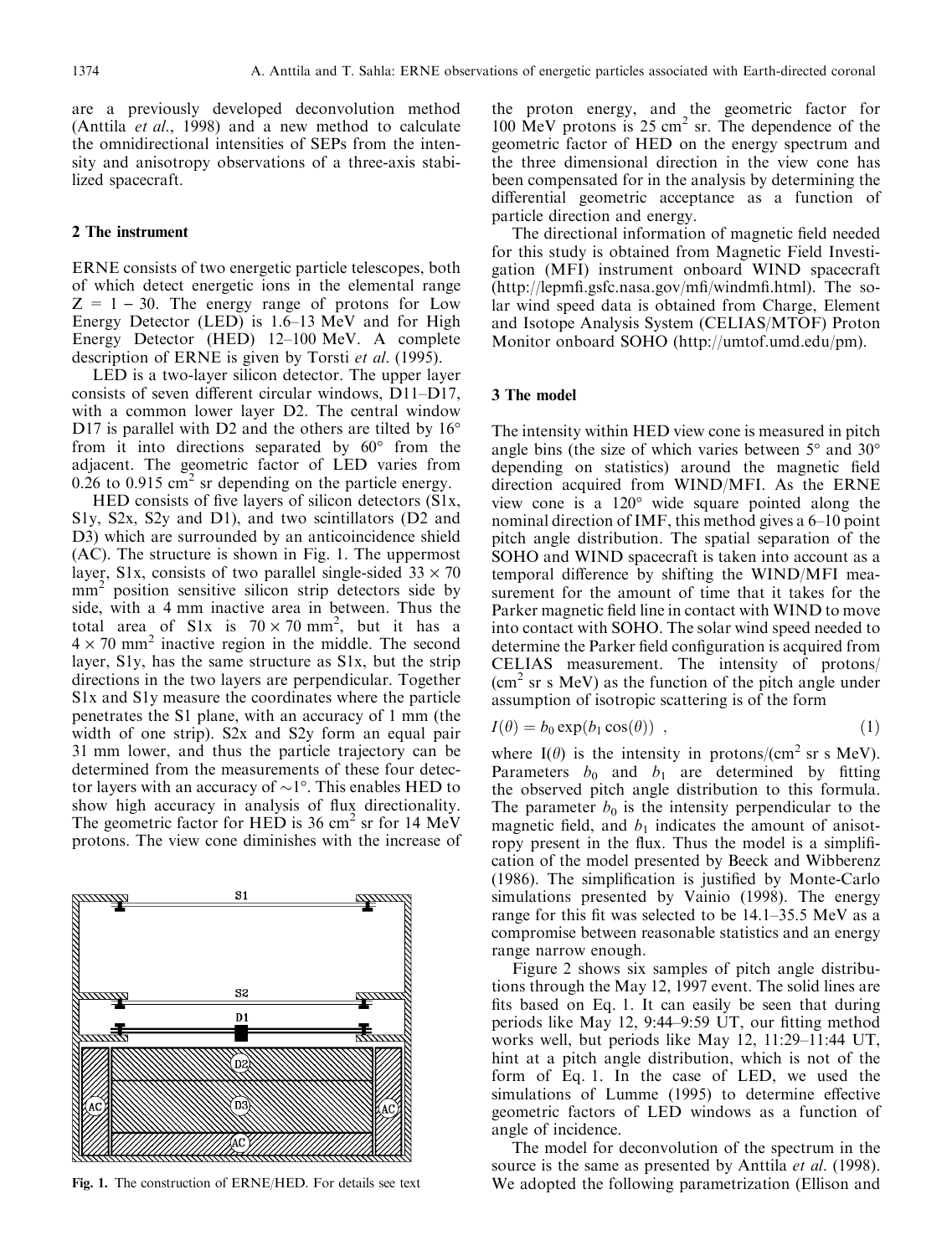

Fig. 2. Pitch angle distributions in six time intervals throughout the May 12 event. The time interval in question is indicated *above each frame*. Fits to Eq. 1 are shown as solid lines. The error bars show the statistical 1  $\sigma$  error limits. Values for fitting parameters are shown within the frames

Ramaty, 1985) for the proton source function of the injection:

$$
N(E,t) = N_0 \frac{(\varepsilon + \varepsilon_m)}{(2\varepsilon_m \varepsilon + \varepsilon^2)^{\frac{\gamma(t)+1}{2}}} \exp\left(-\frac{E}{E_0}\right) ,\qquad (2)
$$

where  $E$  is the particle energy,  $m$  is the proton mass,  $\varepsilon = E/E_1$ ,  $\varepsilon_m = mc^2/E_1$ , and  $\gamma(t) = (\sigma + 2)/(\sigma - 1)$ with  $\sigma$ , which in original model of Ellison and Ramaty (1985) is compression ratio of the shock, being a fitting parameter depending linearly on time

$$
\sigma = \sigma_0 + \sigma_1(t - t_1), \quad \text{when } t > t_1 \text{ and } \sigma_0 + \sigma_1(t - t_1) > 1
$$
\n
$$
\sigma \to 1, \quad \text{when } t < t_1 \text{ or } \sigma_0 + \sigma_1(t - t_1) \le 1 \enspace,
$$

where  $\sigma_0$ ,  $\sigma_1$  and  $t_1$  are fitting parameters. The injection energy  $E_1$  was selected to be 0.5 MeV (see Anttila *et al.*, 1998). The cut-off energy  $E_0$  and normalization factor  $N_0$  are fitting parameters.

As shown in a multi-spacecraft study by Kallenrode (1996), the shock acceleration efficiency seems to decrease roughly symmetrically with increasing longitudinal distance from the shock nose. Therefore, the full injection function is of the form

$$
q(E, t) = N(E, t) \exp\left(-g_1 \middle| \varphi - \varphi_0 \frac{t}{t_s} \middle| \right) , \qquad (3)
$$

where  $N(E,t)$  is the spectrum given in Eq. (2),  $\varphi$  is the heliolongitudinal distance of the event associated flare from the solar footpoint of the IMF line connected to SOHO,  $\varphi_0$  is the heliolongitude of the footpoint of the IMF line connected to SOHO, and  $t_s$  is the shock transit time calculated from the event onset at the Sun. Lario et al. (1998) found in their multi-spacecraft study of proton acceleration in IP shocks that this longitudinal effect should be energy dependent. However, it is not possible to fully separate radial and longitudinal effects in a study made from observations of a single spacecraft. Therefore, we chose a simplified model, where the energy dependence is involved with radial effect (in fact the radial evolution of injection rate is parametrized as a temporal evolution in Eq. 2). The flare site is selected to represent the initial position of the shock nose at the onset of the event. Sometimes centre of a CME and associated flare can be apart by as much as 180° from each other, but for these events the assumption is justified, because in both cases there was a halo CME detected by LASCO (LASCO CME list, http://lascowww.nrl.navy.mil/cmelist.html) and a flare in the central part of the solar disk (Solar-Geophysical Data, SGD). It should also be noticed that the shock nose represents the site of the strongest acceleration, and is not necessarily situated in the centre of the CME. During the two events under study, the longitudinal distance from the shock nose had little meaning on our results as will be shown. The distance of the shock from spacecraft along the IMF field lines is assumed to decrease linearly with time.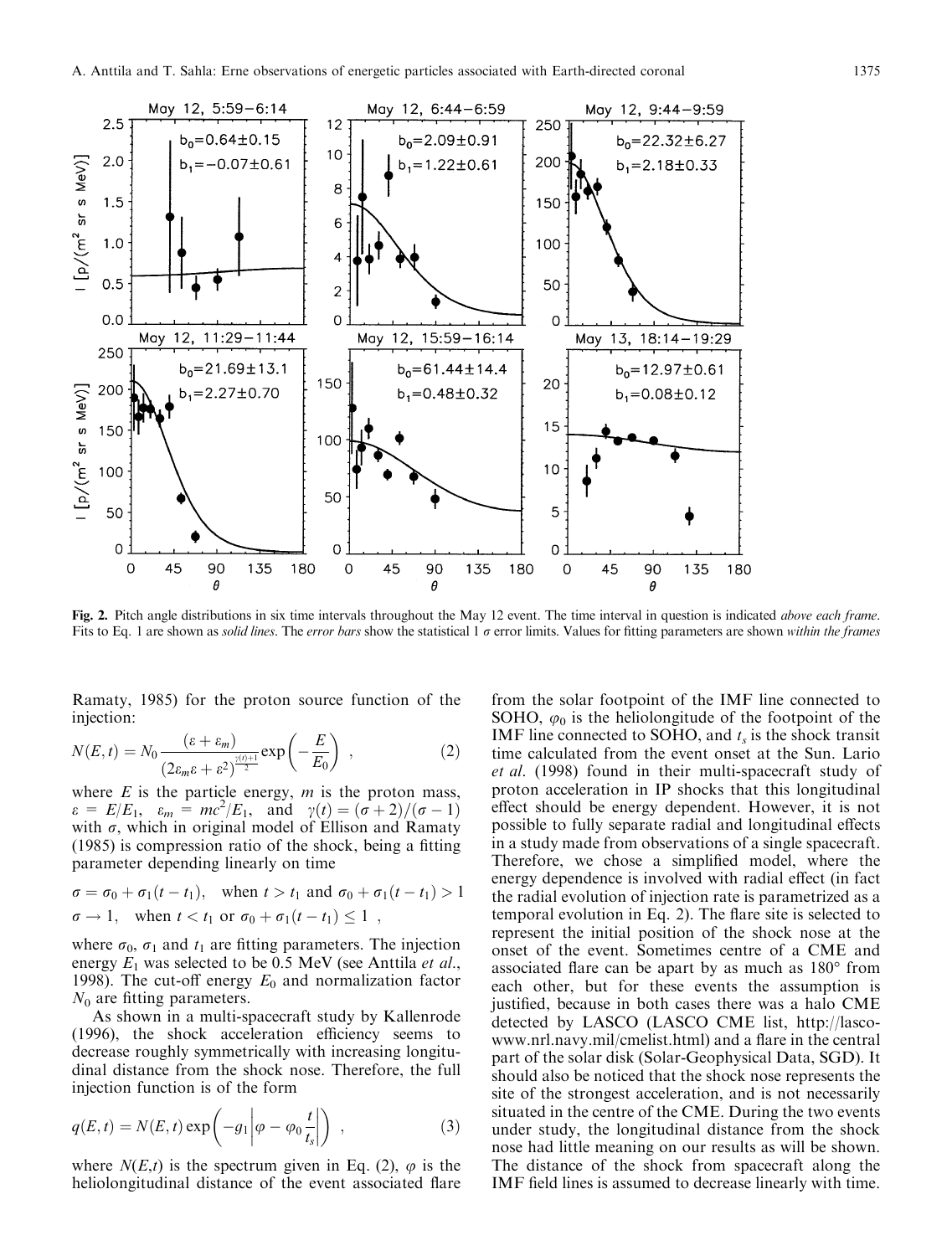This assumption means that the shock is slowly decelerating during its passage through the IP space, which is in accordance with observations. CMEs faster than the ambient solar wind are decelerating, and CMEs slower than the solar wind are accelerating during their passage through the heliosphere (e.g., Gosling, 1996).

The IP transport of the particles is treated numerically by using Monte Carlo simulations of Green's functions as described by Torsti et al. (1996). The interplanetary transport is calculated from the pitch angle distribution integrated over the whole event. The parallel mean free path (MFP),  $\lambda_{\parallel}$  is obtained from

$$
\lambda_{||} = b_1 \mathbf{L} \;\; , \quad
$$

where L is the focusing length. On the other hand

 $\lambda_{\parallel} = \lambda_{\rm r} \sec^2(\psi)$ ,

where  $\lambda_r$  is radial MFP and  $\psi$  is the angle between the radial direction and the IMF. We used the rigidity dependence of  $\lambda_r \sim P^{1/3}$ , which results from the standard quasi-linear theory with the Kolmogorov spectrum of turbulence (e.g., Kunow et al., 1991). We obtained values  $\lambda_r$  (1 GV) = 0.37 AU for the April 7 event and  $\lambda_r$  $(1 \text{ GV}) = 0.15 \text{ AU}$  for the May 12 event. The best fit for the observed intensity at 1 AU was then obtained by convoluting the Monte Carlo simulated IP transport Green's function with the source function  $q(E,t)$  (Torsti et al., 1996; Anttila et al., 1998).

## **4 Observations**

The April 7, 1997 event was associated with a C6.8-class X-ray flare with a maximum at 14:03 UT at S30 E19, and type II, III and IV radio bursts (SGD). A halo CME was observed by SOHO/LASCO at 14:27 UT with a speed of  $\sim$ 700 km/s simultaneously with a Moreton wave expansion detected by SOHO/EIT (Bothmer et al., 1997; Thompson et al., 1999). The energetic proton intensities in ERNE started to rise at 15:15 UT in the 24–48 MeV energy channel. At  $\sim$ 23:30 UT (570 minutes in Fig. 3), the intensities in all energy channels dropped by  $\sim$ 50%. The passage of the interplanetary shock at the SOHO site was detected as an intensity increase in the ERNE 1.6–3 MeV proton channel and as an increase of the solar wind speed from  $\sim$ 300 km/s to  $\sim$ 450 km/s by CELIAS/MTOF proton monitor on April 10, 12:58 UT (http://umtof.umd.edu/pm). The energetic particle intensity profiles observed by ERNE are shown in Fig. 3.

Similar phenomena occurred during May 12, 1997 event. A C1.3-class X-ray flare was observed at N21 W09 with maximum at 4:52 UT. It was associated with type II, III and IV radio emissions (SGD), a halo CME observed by LASCO at 6:30 UT (http://lascowww.nrl.navy.mil/cmelist.html) and a Moreton wave observed by EIT (http://umbra.nascom.nasa.gov/eit/ cme/may12/index.html). The onset of the SEP event was detected in the ERNE 24–48 MeV proton channel at 6:05 UT. At the time of the interplanetary shock passage, on May 15, 0:58 UT, the solar wind velocity observed by CELIAS/MTOF increased from  $\sim$ 300 km/s



Fig. 3. Omnidirectional energetic proton intensities in energy channels 1.6–3, 3–6, 6–12, 12–24 and 24–48 MeV (five uppermost panels) measured by ERNE during the April 7, 1997 Earth-directed CME. The data is 15-min averaged for the first 750 min from the event onset (14:00 UT, April 7, 1997), and 75-min averaged after 750 min from the event onset. One hour averaged solar wind velocity (sixth panel) from CELIAS/MTOF proton monitor (http://umtof.umd.edu/pm). IMF direction in GSE coordinates with  $\theta$  (seventh panel) and  $\varphi$  (eighth *panel*). The *horizontal lines* show nominal direction of ERNE. The passage of the shock is marked by a *dashed vertical line* 

to  $\sim$ 450 km/s (http://umtof.umd.edu/pm), and the proton intensities in ERNE increased up to  $>20$  MeV energies as seen from Fig. 4.

#### **5 Results and discussion**

We have fitted the first 3600 min from the onset of both of the events with a chi squared method in such a manner that, in order to give more importance for the rise phase of the events, during the first 750 min the data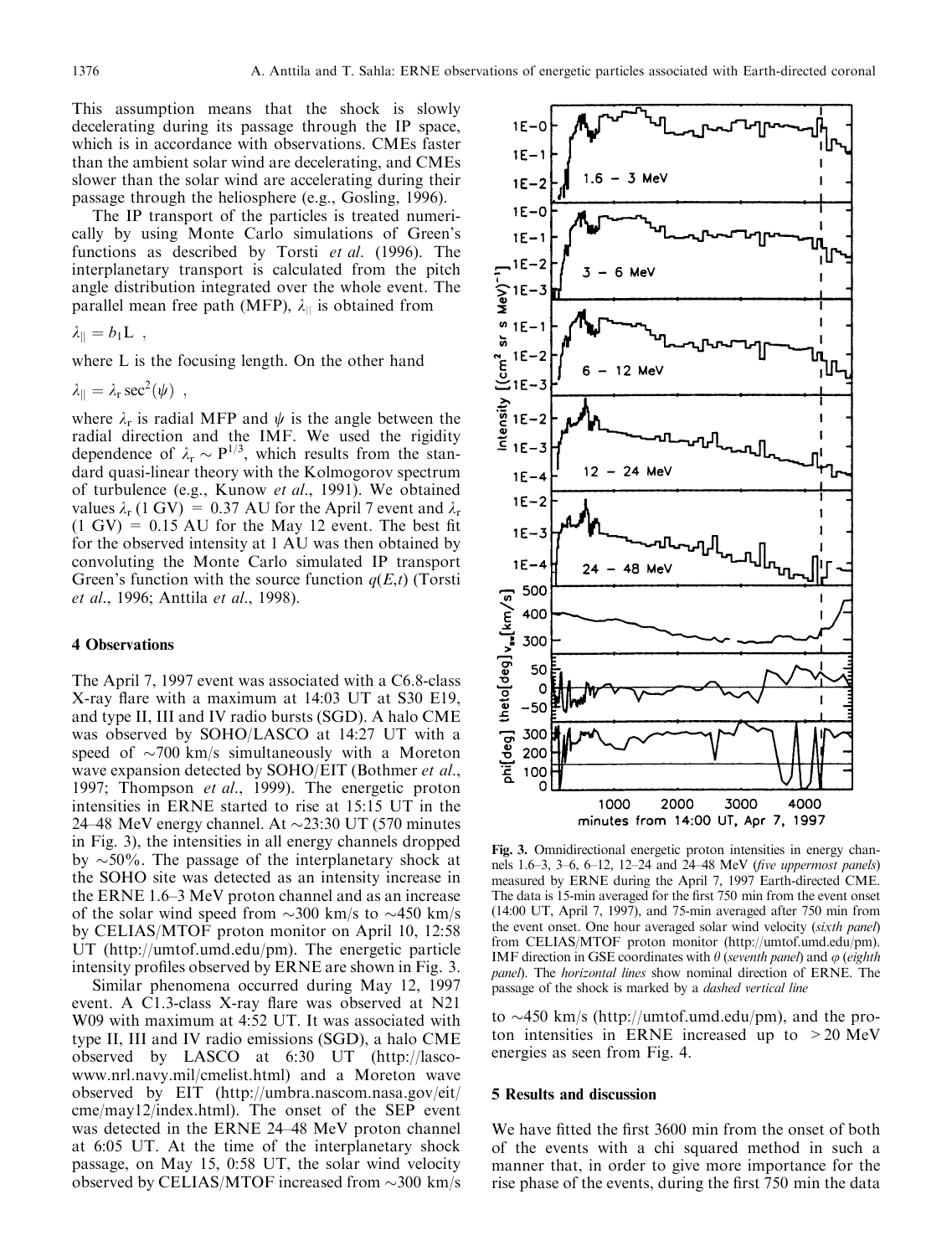

Fig. 4. Same as Fig. 3, but for the May 12, 1997 event. The onset time of the event is 4:44 UT, May 12, 1997

is 15-min averaged and from 750 to 3600 min 75-min averaged. The reason why the fitting was stopped at 3600 min, is that our model with spatially constant MFP cannot fit the intensity increase during the shock passage (the shock passage times were 4258 and 4091 min for April 7 and May 12 events, respectively). The increase during the shock passage is due to the fact that close to the shock MFP is much shorter than elsewhere in the IP space, and only a minor portion of the particles can escape the region around the shock.

The fits of 1.6–48 MeV proton intensities for the events on April 7 and May 12 are shown in Figs. 5 and 6, respectively. In the case of the event of April 7, the situation for ERNE anisotropy measurements is rather problematic. The magnetic field was situated  $\sim 90^{\circ}$  from the ERNE nominal direction (Fig. 3), and fluctuated strongly. Therefore our model does not work perfectly for every moment of time, and the intensity profiles (Figs. 3, 5) also show fluctuations, especially in low energies. These anomalies can partially result from the fact that the anisotropy distribution is of a more complex form than assumed in Eq. 1. An additional problem was caused by a sudden intensity decrease of  $\sim$  50% in all energy channels at  $\sim$  23:30 UT on April 7. The decrease was probably a result of the spacecraft entering a flux tube, where the IP transport conditions



Fig. 5. Fit of our model (solid lines) for the April 7 event in proton energy channels 1.6–3, 6–12 and 24–48 MeV (Solid circles)

were different compared to flux tubes where the spacecraft was situated earlier. Because our model uses constant MFP, it cannot fit these kind of changes in IMF conditions, but the fitted curves are fits for averaged conditions during the whole event. However, we were able to fit our model reasonably well with the observations. In the case of May 12 event the situation was easier. The magnetic field was for most of the time inside the HED view cone, and fluctuations were smaller than during the April 7 event (Fig. 4). This can be seen as smoother intensity profiles in Figs. 4 and 6, where only a few "bumps" exist. In particular during the May 12 event, it can be seen that the fit in the 24–48 MeV energy channel does not decay as fast as the observations. This is probably a sign of rigidity dependence of MFP being somewhat stronger than  $P^{1/3}$  used in our model.

The parameters of our model for the April 7 and May 12 events are compared with the Earth-directed CME on October 19, 1989 (Fig. 7), analyzed earlier by Anttila et al. (1998), in Table 1. It is noteworthy that the parameters by themselves do not tell us a lot about the nature of the events. Although we use the model of Ellison and Ramaty (1985), we do not claim that the observed intensities are necessarily created by first order Fermi acceleration in a shock with compression ratio  $\sigma$ ,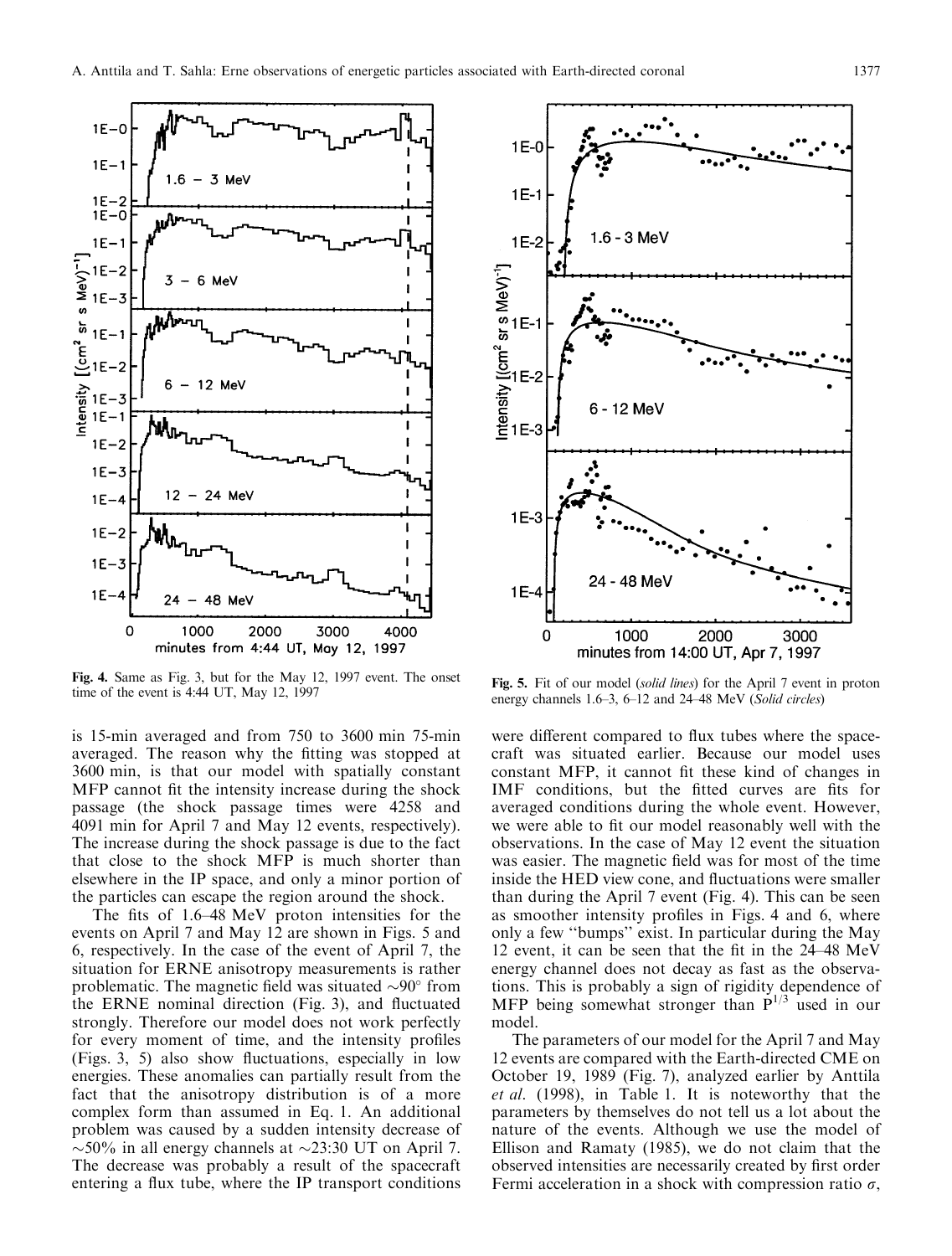

Fig. 6. Same as Fig. 5, but for the May 12 event

but our aim is to find a numerical solution for spectral form and temporal evolution of injection in the source. It is possible that other spectral forms can explain the observations as well. Therefore it is more important to compare the deconvoluted injection rates as in Fig. 8.

In comparison between the events under study and a much more intensive and faster CME with energetic particle intensities of several orders of magnitude higher (the event on October 19, 1989), the biggest difference is naturally in values of  $N_0$ , which gives the total number of the particles injected during the onset of the event. Although the absolute value of  $\sigma_1$  is even larger during the October 19, 1989 event than during the May 12, 1997 event, we have to remember that  $\sigma_1$  is a function of time, not of distance. The shock associated with the CME of the October 19, 1989 event reached 1 AU about three times is fast as the shocks of the year 1997 under study, and also the MFPs for the events in 1997 were longer than in the case of October 19, 1989 event. Therefore the most important difference between the intensive event during the solar maximum and the weaker events during solar minimum is that the particle injection rate from the shock decreases rapidly as can be seen from the Fig. 8.

Despite the rapid decrease of injection, the intensity profiles (Figs. 3, 4) show rather typical behaviour of Earth-directed CMEs with slow decay, when the shock



Fig. 7. Observed (GOES-6, Solid circles) and calculated pre-shock count rates of the October 19, 1989 SEP event in proton channels P3, P6 and P9 corresponding to the nominal energy ranges 8.7–14.5 MeV, 84-200 MeV, and 430-505 MeV, respectively (a detailed description of the secondary channels is given in Table A1 of Anttila et al., 1998). For the first 500 min, the data is 10-min averaged, and from 500 to 1500 min 50-min averaged. The calculated prompt component is marked by the *dotted line*, the delayed component by the *dashed line* and their sum by the solid line. The vertical dotted line shows the shock passage (for description of the components, see Anttila et al., 1998). The figure has been reprinted from Anttila et al. (1998)

propagates to longer distances from the Sun. The intensities decrease somewhat faster than during the October 19, 1989 event (see Fig. 7), but an extreme difference can be seen in development of the injection rate. During the April 7 event, the particles injected, when the shock was at distances  $\leq 0.5$  AU from the

Table 1. Injection parameters of three Earth-directed CMEs on October 19, 1989, April 7, 1997, and May 12, 1997

|                                           | October             | April               | May                 |
|-------------------------------------------|---------------------|---------------------|---------------------|
|                                           | 19, 1989            | 7, 1997             | 12, 1997            |
| $\lambda_r$ (1 GV) [AU]                   | 0.1                 | 0.37                | 0.15                |
| $N_0$ [(s hemisphere MeV) <sup>-1</sup> ] | $1.3 \cdot 10^{34}$ | $1.2 \cdot 10^{32}$ | $8.4 \cdot 10^{31}$ |
| $E_0$ [MeV]                               | 235                 | 15                  | 15                  |
| $t_1$ [min]                               | 60                  | 35                  | 10                  |
| $\sigma_0$                                | 3.4                 | 2.8                 | 2.95                |
| $\sigma_1$ [min <sup>-1</sup> ]           | $-0.00075$          | $-0.0004$           | $-0.0022$           |
| $g_1$ [deg <sup>-1</sup> ]                | 0.066               | 0.043               | 0.028               |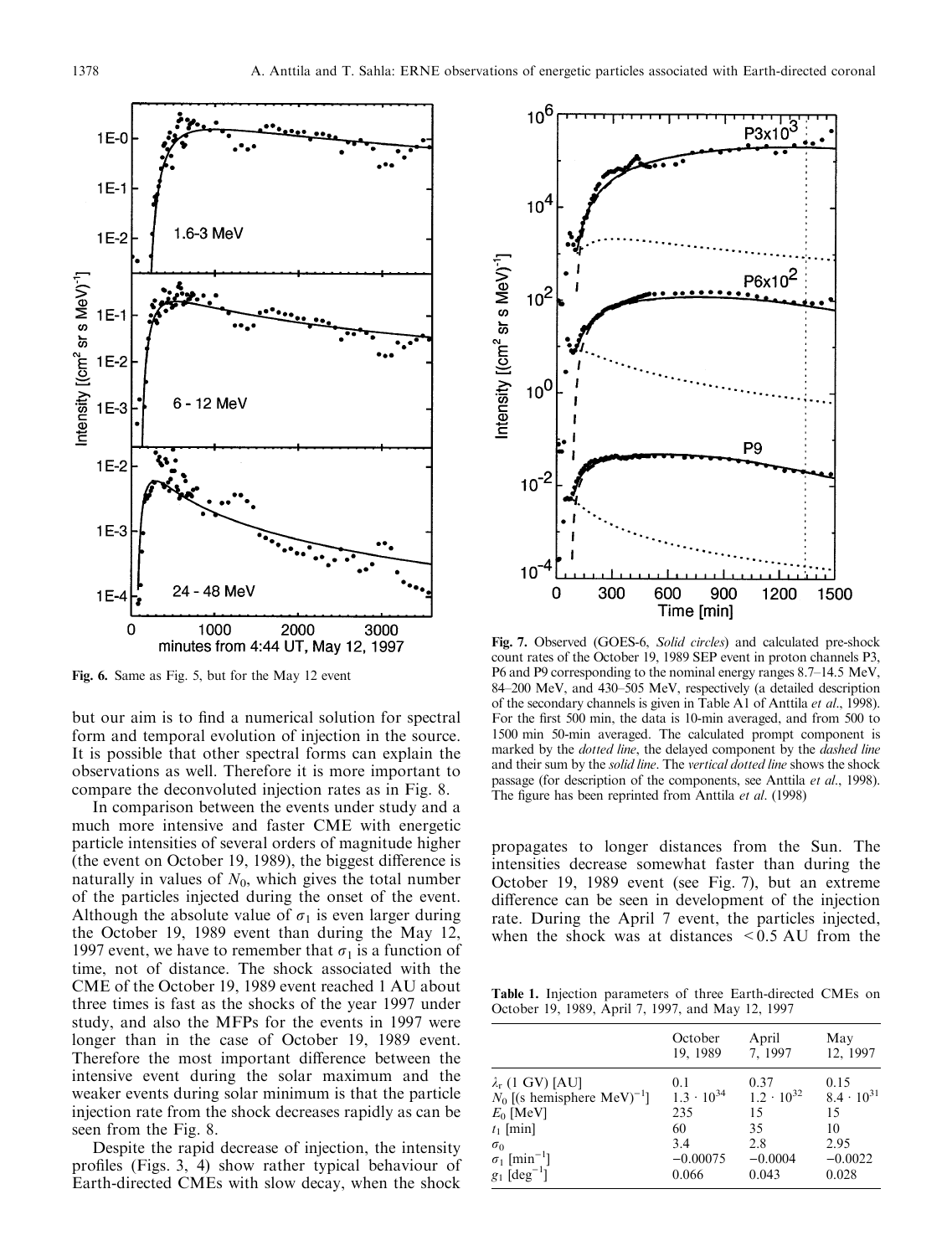

Fig. 8. Comparison of the injection rate of 10 MeV protons between the October 19, 1989 (solid line), April 7, 1997 (dashed line) and May 12, 1997 (dotted line) CMEs. In order to show all of the events in the same scale, injection rates of April 7 and May 12 events are multiplied by 1000 and 100, respectively. Notice that at the distances  $\leq 0.5$  AU the injection rate of the October 19, 1989 event is still increasing, while during the two other events, the injection practically vanishes during the shock propagation to 0.5 AU

Sun, dominated the flux till the passage of the shock (Figs. 8, 9). In the case of May 12 event, the injection rate decreased faster, and became meaningless already at the distance of  $\sim 0.1$  AU (Figs. 8, 10). During the October 19, 1989 event the injection rate increased, when the shock propagated from the Sun to  $\sim 0.5$  AU, and the decay after the maximum was slow. The number of 10 MeV protons injected, when the shock was less than 0.1 AU from the Sun, was only  $\sim$ 5% of the number of 10 MeV protons injected, when the shock was between 0.1 and 1 AU. During the April 7 event these populations were roughly equal, and during the May 12 event, the injection farther away from 0.1 AU was meaningless. The shock speed at 1 AU was  $\sim$ 450 km/s in both cases, and thus this result is in accordance with the study of Reames et al. (1997), in which they examined 1.15–63.2 MeV protons during 56 CME associated events, and remarked that shocks with transit speeds below 500 km/s had no SEP association.

This kind of early decay of injection makes the parameter  $g_1$  rather meaningless, but for uniformity we did not drop it from our model, although it would have been possible. We also consider the fact that in eastern and central meridian (like the events under study) CMEs, the parameters  $\sigma_1$  and  $g_1$  are not independent of each other, because the observations by a single



Fig. 9. Deconvoluted injection profile for 2.5, 10 and 40 MeV protons during the April 7 event. Notice that injection rate became rather meaningless, when the shock was  $\sim 0.5$  AU from the Sun



Fig. 10. Same as Fig. 9, but for the May 12 event. In this case the injection rate decreased by several orders of magnitude at the distances  $\leq 0.1$  AU from the Sun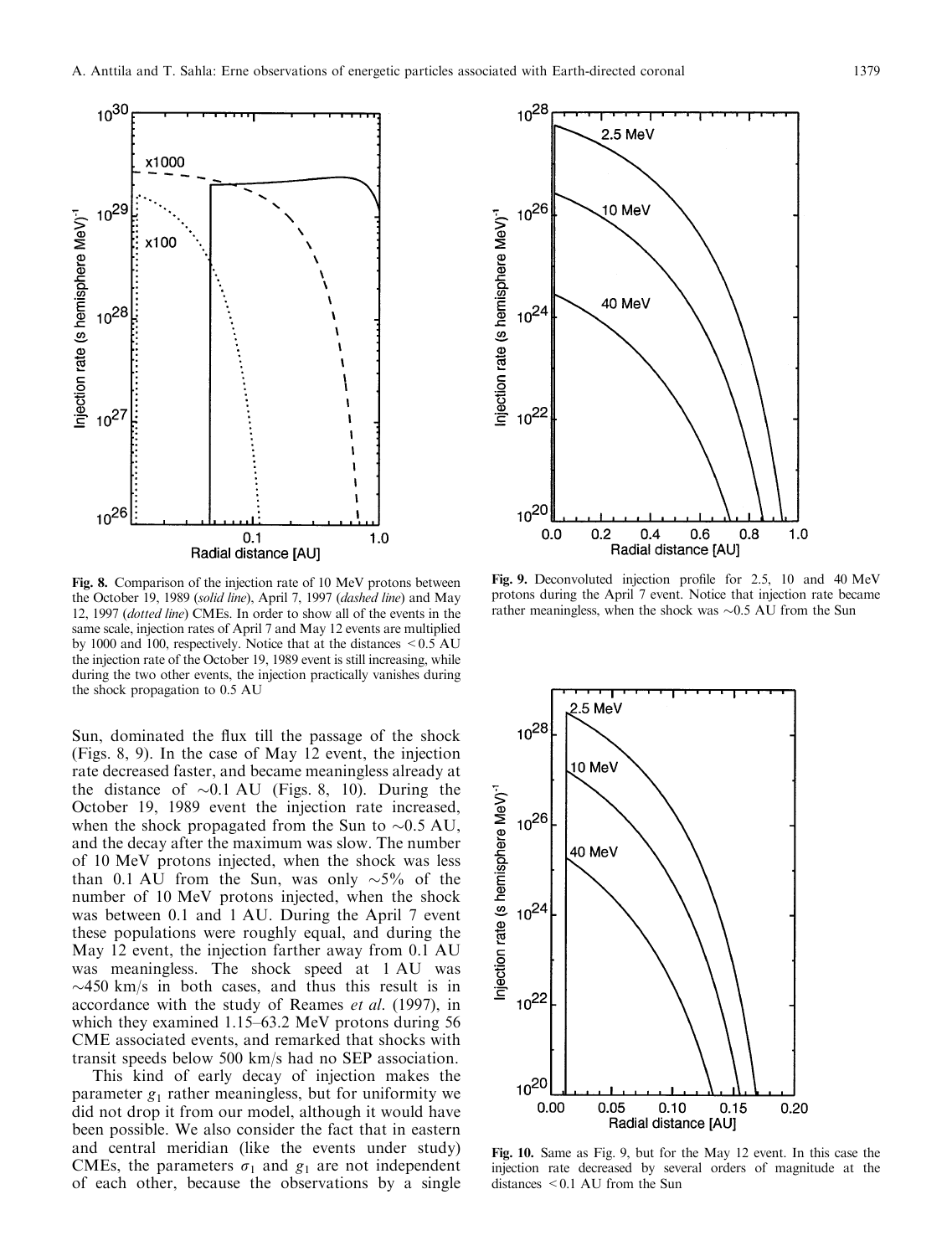spacecraft do not allow us to distinguish between the effect of weakening of the shock as a function of the distance from the Sun (Lario *et al.*, 1998) and the increase of the acceleration efficiency, when the footpoint of the IMF line connected to spacecraft approaches the shock nose (Kallenrode, 1996).

The comparison between the values of  $t_1$  does not give much information about the characteristics of the events, because in the case of April 7 and May 12, 1997 events, the statistics does not allow us to make firm conclusions of the onset times. During the October 19, 1989 event, there were clear signs of two-component structure, and the delayed component was injected  $\sim 60$  min later than the prompt component (Anttila et al., 1998). During the April 7, 1997 event there were possibly also signs of two components, but the statistics of ERNE data does not allow us be sure about that. On May 12, 1997, a precursor was clearly seen in the 24–48 MeV proton channel of ERNE (Torsti et al., 1998). Even if both of the April 7 and May 12 events consisted of two components, the value of  $t_1$  does not reveal the temporal difference of onset times of the two components, as was the case in October 19 event. The statistics for these less intensive events are simply too inconclusive.

The injection spectra integrated over the events of April 7 and May 12 can be seen in Fig. 11. Despite the different kind of time profiles of the injection, the timeintegrated spectra are nearly identical. The October 19, 1989, event is not shown in the figure, because the injection rate at the time of the shock passage was still remarkably high  $(\sim 20\%$  of its maximum value), and our model can not fit the injection from the outer heliosphere. Thus integration over the whole event is impossible in the case of October 19, 1989 CME. The similarity of integrated injection spectra between April 7 and May 12 event raises a question whether the injection profiles really differ that much from each other. As mentioned, the strongly fluctuating IMF was problematic during the April 7 event, and may have falsified our determination of MFP. Therefore we attempted to fit the April 7 event with the same MFP as May 12 event, and the injection profiles were naturally rather similar, with the April 7 event decaying even slightly faster than the May 12 event. However, that does not affect the fact that the injection from these shocks decayed much faster than was the case with the October 19, 1989 CME.

However, around the shock passage an increase of intensities (seen especially during the May 12 event) was observed. This reveals that the shock was still accelerating and/or storing particles during its propagation into the outer heliosphere, but due to the extreme short MFP close to the shock, only a minor amount of these particles could escape the region nearby the shock. The particles generate resonant waves, which form this wavetrapping region, where the intensities of particles and waves depend only on distance from the shock. These energetic storm particles are seen up to MeV or tens of MeVs energies (Lee, 1997 and references therein). Our model with spatially constant MFP can not fit that particle population, but only simulates the particles injected from the "short MFP region" around the



Fig. 11. Injection spectra of April 7 (solid line) and May 12 (dashed line) events integrated over the whole event

shock, and that injection had died out at the time of the shock passage.

## **6 Conclusions**

We have developed a method for estimation of omnidirectional energetic particle intensities from the ERNE intensity and anisotropy observations. The method gives reasonable results especially in cases, when the fluctuations of IMF direction are small and transport conditions in the IP space are stable. The Earth-directed CME events on April 7 and May 12, 1997 have been analyzed by this method.

The results for 1.6–48 MeV protons show that, compared to a much more intensive and faster CME during the previous solar maximum (the event on October 19, 1989), the injection rate of  $>1$  MeV protons from the shock of April 7 CME decreased fast, and the injection became meaningless at distances  $\leq 0.5$  AU from the Sun. In the case of May 12 event, the injection rate had decreased by several orders of magnitude, when the shock was only 0.1 AU from the Sun.

The shock was still accelerating and/or storing particles during its propagation to outer heliosphere, but due to a short MFP close to the shock only a minor portion of these particles could escape the region close to the shock.

Acknowledgements. We thank Rami Vainio for the calculation of numerical Green's functions and fruitful discussions of the